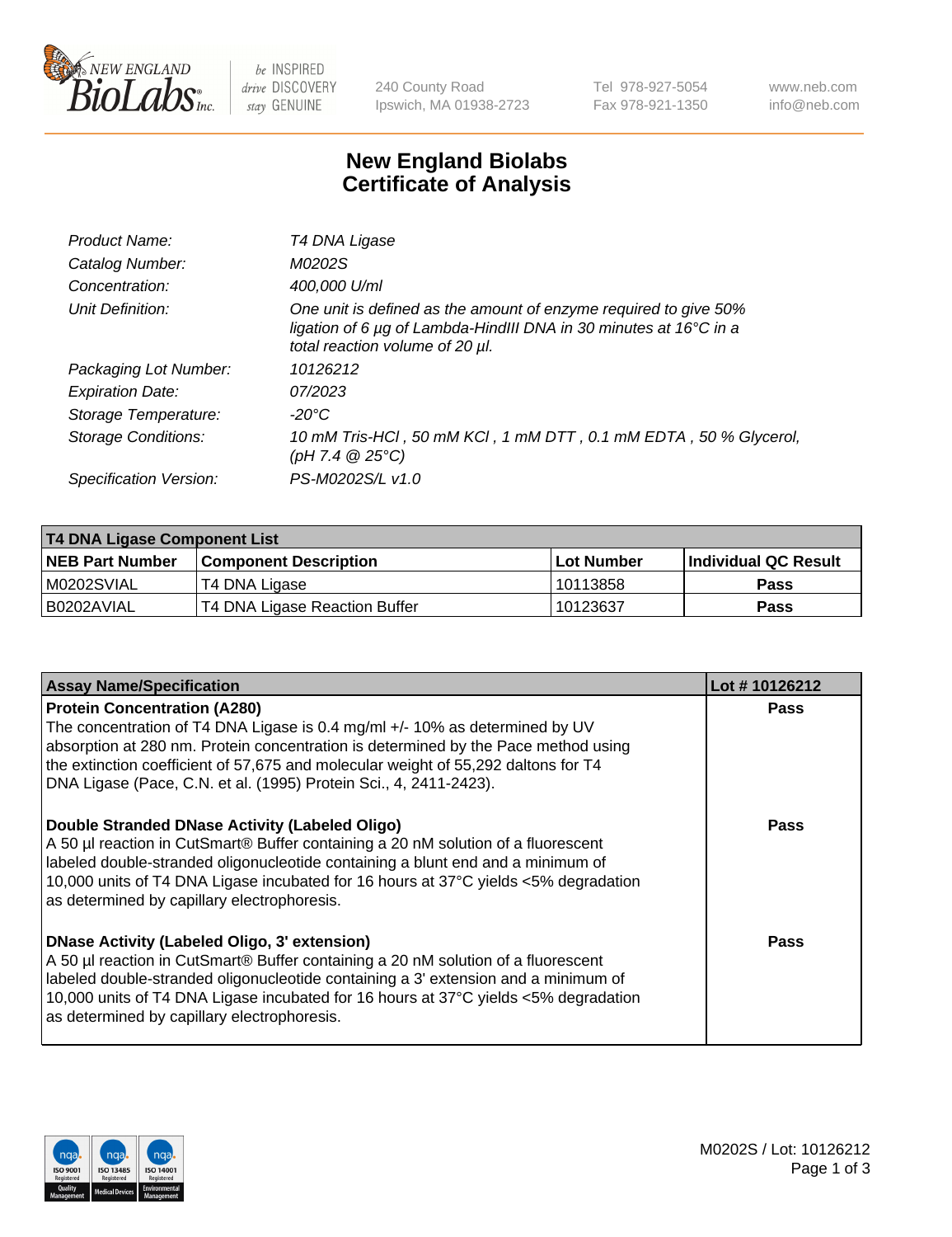

be INSPIRED drive DISCOVERY stay GENUINE

240 County Road Ipswich, MA 01938-2723 Tel 978-927-5054 Fax 978-921-1350 www.neb.com info@neb.com

| <b>Assay Name/Specification</b>                                                                                                                                                                                                                                                                                                                                                                             | Lot #10126212 |
|-------------------------------------------------------------------------------------------------------------------------------------------------------------------------------------------------------------------------------------------------------------------------------------------------------------------------------------------------------------------------------------------------------------|---------------|
| <b>DNase Activity (Labeled Oligo, 5' extension)</b><br>A 50 µl reaction in CutSmart® Buffer containing a 20 nM solution of a fluorescent<br>labeled double-stranded oligonucleotide containing a 5' extension and a minimum of<br>10,000 units of T4 DNA Ligase incubated for 16 hours at 37°C yields <5% degradation<br>as determined by capillary electrophoresis.                                        | <b>Pass</b>   |
| <b>Exonuclease Activity (Radioactivity Release)</b><br>A 50 µl reaction in NEBuffer 1 containing 1 µg of a mixture of single and<br>double-stranded [3H] E. coli DNA and a minimum of 2000 units of T4 DNA Ligase<br>incubated for 4 hours at 37°C releases <0.1% of the total radioactivity.                                                                                                               | Pass          |
| <b>Endonuclease Activity (Nicking)</b><br>A 50 µl reaction in NEBuffer 1 containing 1 µg of supercoiled PhiX174 DNA and a<br>minimum of 2000 units of T4 DNA Ligase incubated for 4 hours at 37°C results in <10%<br>conversion to the nicked form as determined by agarose gel electrophoresis.                                                                                                            | Pass          |
| <b>Non-Specific DNase Activity (16 Hour)</b><br>A 50 µl reaction in NEBuffer 1 containing 1 µg of CIP-treated Lambda-HindIII DNA and<br>a minimum of 2000 units of T4 DNA Ligase incubated for 16 hours at 37°C results in a<br>DNA pattern free of detectable nuclease degradation as determined by agarose gel<br>electrophoresis.                                                                        | <b>Pass</b>   |
| Ligation and Recutting (Terminal Integrity, Digested DNA)<br>A 20 µl reaction in 1X T4 DNA Ligase Reaction Buffer containing 2 µg of Lambda<br>DNA-HindIII Digest and a minimum of 4000 units of T4 DNA Ligase incubated for 16<br>hours at 37°C results in >95% ligation of the DNA fragments as determined by agarose<br>gel electrophoresis. Of these ligated fragments, >95% can be recut with HindIII. | Pass          |
| <b>Single Stranded DNase Activity (FAM-Labeled Oligo)</b><br>A 50 µl reaction in CutSmart® Buffer containing a 20 nM solution of a fluorescent<br>internal labeled oligonucleotide and a minimum of 10,000 units of T4 DNA Ligase<br>incubated for 16 hours at 37°C yields <5% degradation as determined by capillary<br>electrophoresis.                                                                   | <b>Pass</b>   |
| qPCR DNA Contamination (E. coli Genomic)<br>A minimum of 2000 units of T4 DNA Ligase is screened for the presence of E. coli<br>genomic DNA using SYBR® Green qPCR with primers specific for the E. coli 16S rRNA<br>locus. Results are quantified using a standard curve generated from purified E. coli<br>genomic DNA. The measured level of E. coli genomic DNA contamination is ≤ 1 E. coli<br>genome. | Pass          |
| <b>RNase Activity (Extended Digestion)</b><br>A 10 µl reaction in NEBuffer 4 containing 40 ng of a 300 base single-stranded RNA                                                                                                                                                                                                                                                                             | Pass          |